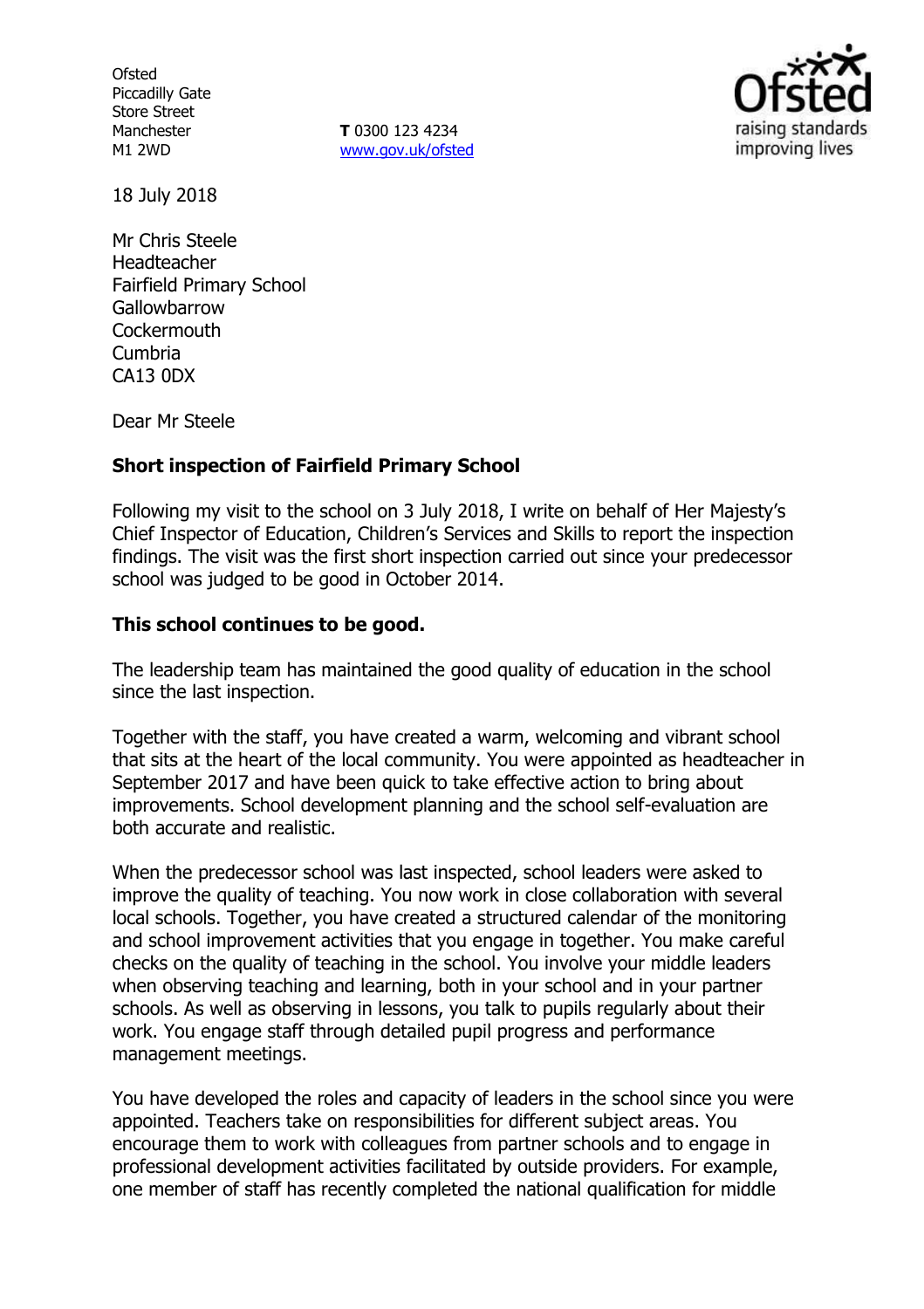

leadership. Staff that I spoke with were knowledgeable and clear about their roles as leaders in the school.

Pupils told me about the many positive changes that you have brought to the school. They said that bullying and name-calling are very rare and that behaviour in lessons and around school is good. Pupils told me about their favourite subjects and shared some examples of their best writing with me. They said that they really enjoy the many school trips and residential visits that are on offer in the school. They enjoy taking part in their daily one kilometre walk around the school grounds, as they know that keeping fit and staying healthy is important. Pupils told me about the many religions that they have learned about this year. They know about staying safe online and when not in school. Pupils are polite and well mannered. Their good behaviour in and out of lessons is a strength of the school.

Parents and carers that I spoke with, and those who responded to the Ofsted online survey, were positive in their views of the school. Parents appreciate the efforts that you and the staff make each day to be visible and accessible if they wish to speak to you. They said that communication has improved since you were appointed as headteacher. One parent, with a view typical of many, said: 'This is a nice school. The teachers are fantastic and approachable. They always want to help.'

Governors have a good understanding of the many strengths of this school. They are honest in their views of what needs to improve further. Governors hold you to account well through effective challenge. They support you as you develop in your role. Governors have ensured that all safeguarding measures are in place and they check them regularly.

### **Safeguarding is effective.**

Together with the deputy headteacher, who is the designated safeguarding lead, you have made safeguarding a top priority. You work well with several partner agencies to ensure that children are safe. There is an effective culture of safeguarding in the school which carefully considers the nature of the school site. Checks made on the suitability of adults to work in school are thorough.

# **Inspection findings**

- Results from the Year 1 phonics screening check in 2016 and 2017 were below the national average. As a result, you put clear plans in place to bring about improvements. The delivery of phonics is now much more focused to match the needs of pupils. You have invested heavily in training teachers and teaching assistants in the delivery of phonics. Children in the early years and pupils in key stage 1 now receive their phonics lessons in small groups with others of a similar ability. This approach is having a positive impact on pupils' progress.
- Published pupils' performance information for the end of key stage 1 and key stage 2 in 2016 and 2017 showed that writing outcomes were lower than those which pupils achieved in mathematics and reading. Outcomes for boys in key stage 1 have been low when compared to other boys nationally. Pupils'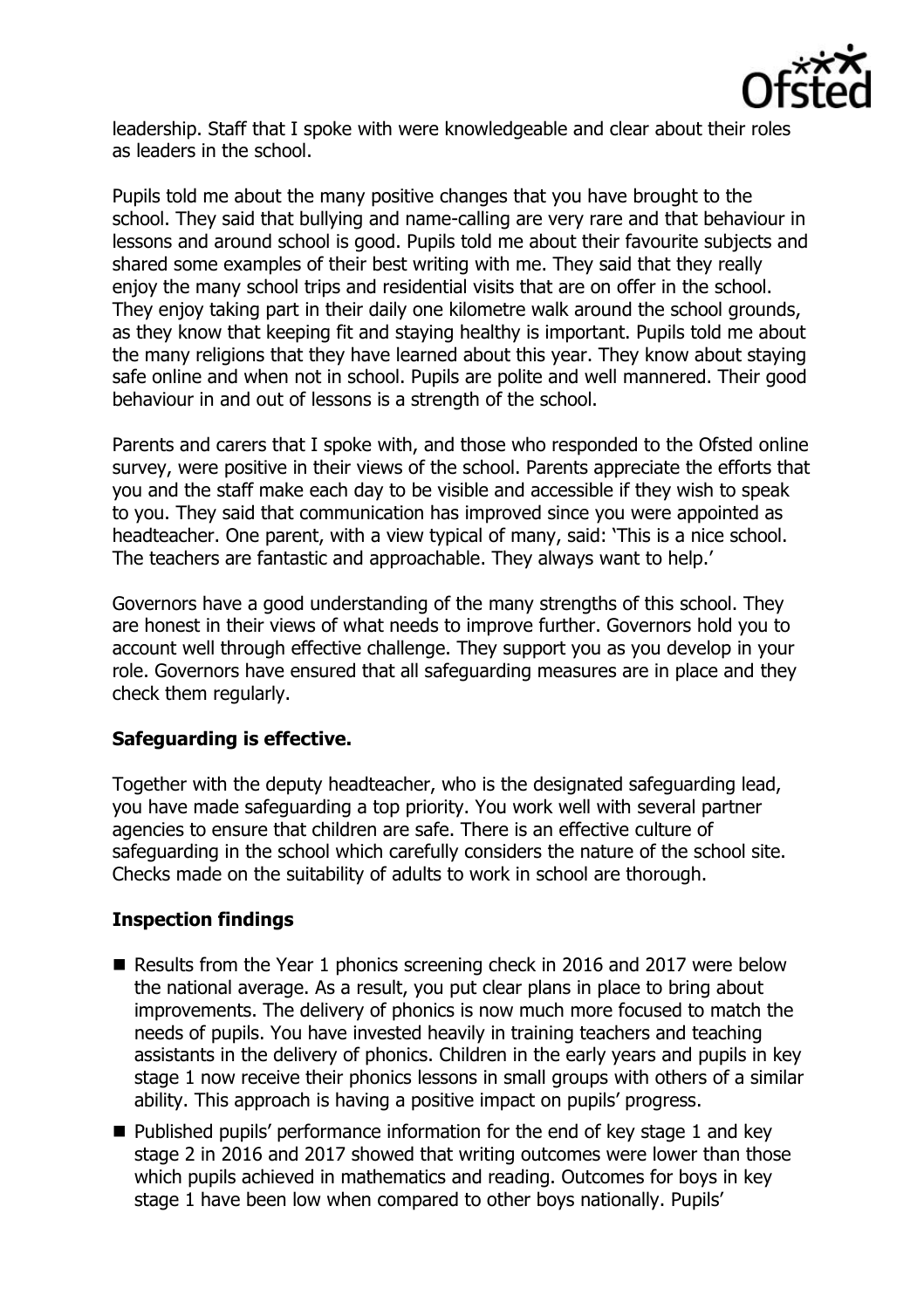

performance information indicates that girls do much better at writing than boys at Fairfield Primary.

- You have identified writing as a key priority on the school development plan. You have put actions in place to improve writing outcomes. One of the actions introduced has involved pupils having more opportunities to talk about their writing and engage in drama and speaking and listening activities. This strategy has led to an improvement in pupils' writing. Carefully selected high-quality texts are linked to each year group to engage boys better. You make regular checks on the quality of writing across the curriculum. For example, in Year 3, pupils write in detail about the parts of a plant in science. In English, the same pupils have created in-depth studies of characters from Shakespeare's 'Romeo and Juliet'. Inspection evidence shows that pupils are now making good progress in writing. However, pupils do not apply a consistent handwriting style to all aspects of their work. This is not modelled effectively by teachers.
- Pupil performance information indicates that differences in boys' and girls' writing have diminished this year for those reaching the expected standards. Significantly more boys are now working at the expected standards by the end of key stage 1. However, the proportion of boys working at greater depth has fallen. You said that this decline has highlighted that the most able pupils are not consistently applying their spelling, punctuation and grammar skills to achieve greater depth. The actions that you have put in place to bring about further improvements in writing are not embedded. The most able boys are not sufficiently challenged to reach greater depth.
- You have ensured that pupils benefit from a broad and rich curriculum that takes advantage of the unique geographical setting of the school. Your starting point for the design of the curriculum was to create a sense of place for your pupils. You have ensured that the curriculum prepares pupils well for life in modern Britain. They have opportunities to engage in challenging topics such as Fairtrade and social justice. You have recently invited guest speakers into school to help pupils to think of possible future career choices. Science, technology, engineering and mathematics are key components of the curriculum, as is the application of skills to tackle real-world problems. For example, pupils recently applied their knowledge of hydrodynamics to create a way of transporting water safely. The whole school takes part in your annual 'Invention Convention'. This allows pupils to apply their creative skills to create and design machines for different purposes. You have recently opened this up to local schools in the form of a friendly competition.
- Creative use of the outdoor environment is a key element of your curriculum. You have ensured that there are many enrichment activities to bring the curriculum alive. These include forest schools, regular visits to museums, residential trips and the recent whole-school 'grand day out'. Active lifestyle choices are central to the curriculum. Recent successes in sports have seen the girls' cricket team make it through to the regional finals. The hockey team is heading to the county championships. You have ambitious plans to engage all pupils in sports and outdoor activities. You have recently introduced the 'active families' initiative, which currently attracts a high number of pupils and parents to participate in organised sporting events on Saturday mornings.